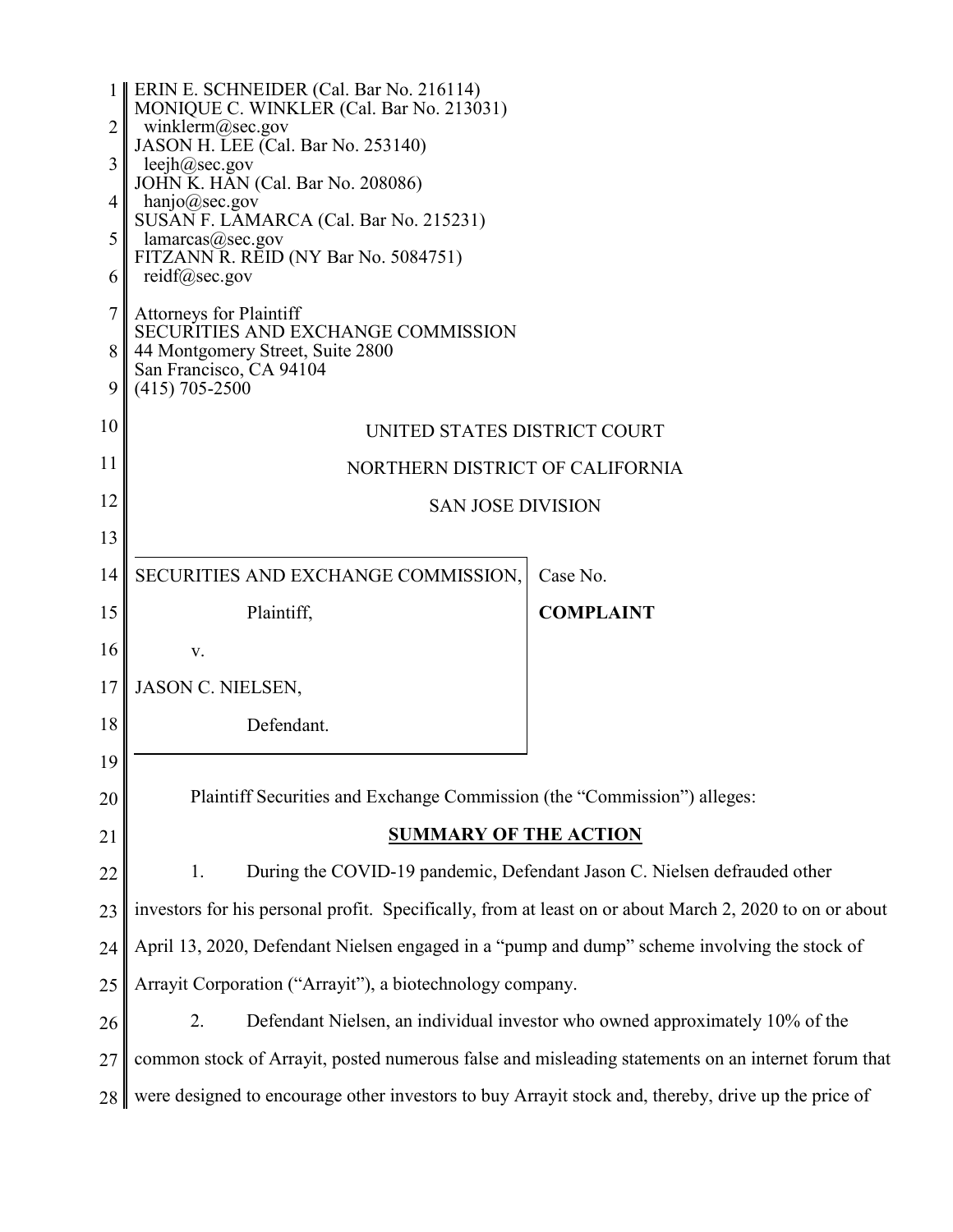1 2 the stock. Nielsen then sold his shares of Arrayit stock at the artificially-inflated price and reaped the profit.

3 4 5 6 7 8 9 10 11 3. Defendant Nielsen used several types of false and misleading statements and omissions of material fact to "pump up" Arrayit stock, including: (A) statements that Arrayit had developed a COVID-19 test; that Arrayit had an Emergency Use Authorization application for the COVID-19 test pending with the U.S. Food and Drug Administration (FDA); and that Arrayit received FDA approval for its COVID-19 test; (B) statements that Nielsen purchased, or intended to purchase, large amounts of Arrayit stock; (C) statements that other investors purchased large amounts of Arrayit stock; and (D) omissions of fact that he owned a substantial financial interest in Arrayit stock and, despite his public promotion of the stock, that he actually intended to "dump" his Arrayit shares.

12 13 14 15 4. In addition, Nielsen employed a deceptive technique, known as "spoofing," in which he placed – and subsequently cancelled – large orders of Arrayit stock to give the false appearance of a high demand for the security. Defendant Nielsen posted statements on an internet forum that falsely attributed these purported large bids and purchases of Arrayit stock to other investors.

16 17 5. Nielsen's deceptive promotional campaign of Arrayit stock was successful and he received substantial monetary gains by duping other investors.

18 19 20 21 22 6. Defendant Nielsen has violated, and unless restrained and enjoined will continue to violate, the antifraud provisions of Section 10(b) of the Securities Exchange Act of 1934 ("Exchange Act") [15 U.S.C. § 78j(b)] and Rule 10b-5 thereunder [17 C.F.R. § 240.10b-5] and Section 17(a) of the Securities Act of 1933 ("Securities Act") [15 U.S.C. § 77(q)(a)], as well as Section 9(a)(2) of the Exchange Act [15 U.S.C. §§ 78i(a)(2)].

## **JURISDICTION AND VENUE**

24 25 26 7. The Commission brings this action pursuant to Sections 21 and 27 of the Exchange Act [15 U.S.C. §§ 78u and 78aa] and Sections 20 and 22 of the Securities Act [15 U.S.C. §§ 77t and 77v].

27 28

23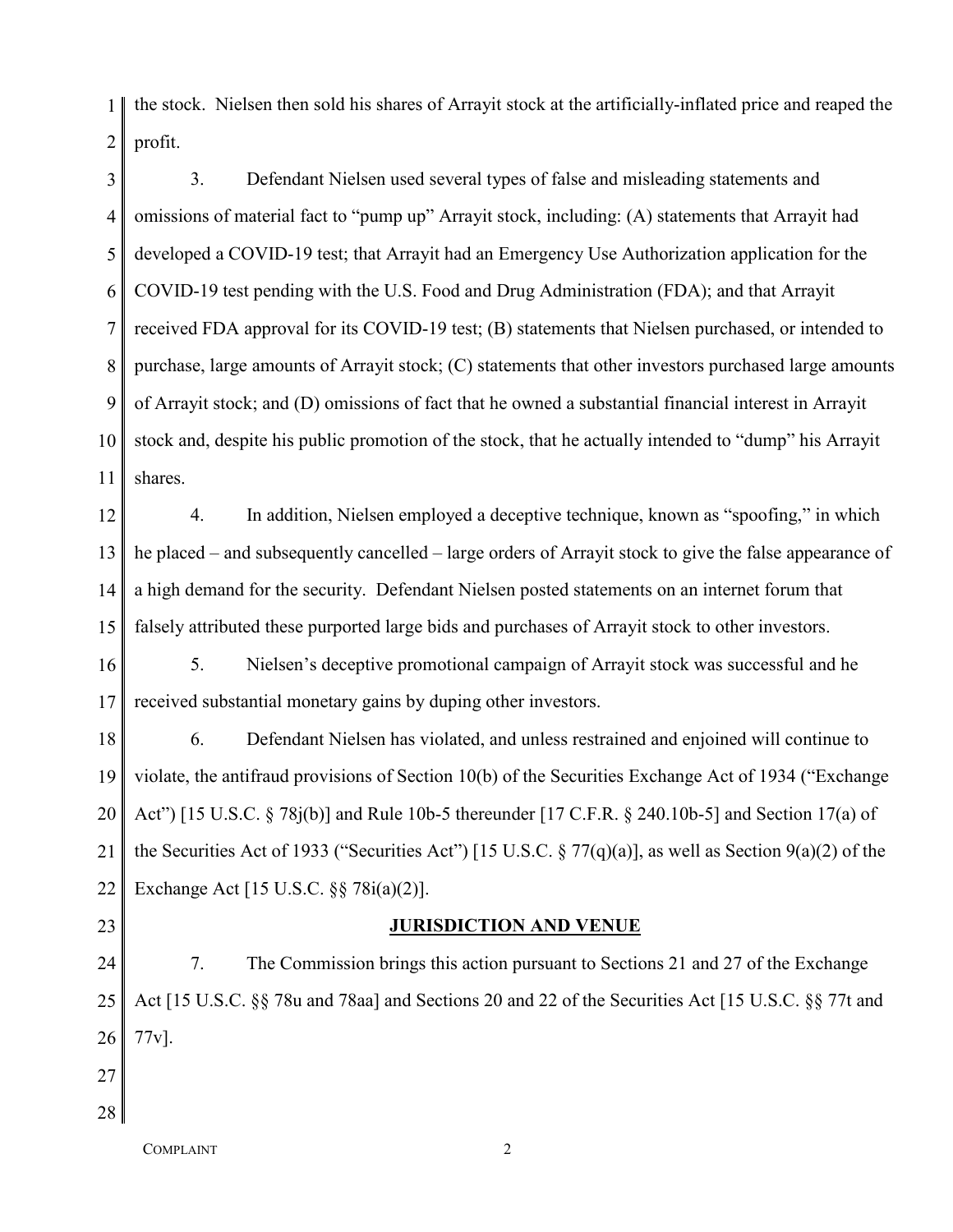| 1              | 8.                       | This Court has jurisdiction over this action pursuant to Sections $21(d)$ , $21(e)$ and 27 of             |
|----------------|--------------------------|-----------------------------------------------------------------------------------------------------------|
| $\overline{2}$ |                          | the Exchange Act [15 U.S.C. $\S$ 78u(d), 78u(e) and 78aa] and Sections 20(b), 20(d) and 22(a) of the      |
| 3              |                          | Securities Act [15 U.S.C. §§ 77t(b), 77t(d) and 77v(a)].                                                  |
| $\overline{4}$ | 9.                       | Defendant, directly or indirectly, made use of the means and instrumentalities of                         |
| 5              |                          | interstate commerce, or of the mails, or of the facilities of a national securities exchange, in          |
| 6              |                          | connection with the acts, transactions, practices, and courses of business alleged in this complaint.     |
| $\overline{7}$ | 10.                      | Venue is proper in this District pursuant to Section $27(a)$ of the Exchange Act [15]                     |
| 8              |                          | U.S.C. § 78aa(a)] and Section 22(a) of the Securities Act [15 U.S.C. § 77v(a)], since acts, practices,    |
| 9              |                          | and courses of business that form the basis for the violations alleged in this complaint occurred in this |
| 10             | District.                |                                                                                                           |
| 11             | 11.                      | Under Civil Local Rule 3-2(e), this civil action should be assigned to the San Jose                       |
| 12             |                          | Division, because a substantial part of the events or omissions which give rise to the claims alleged     |
| 13             |                          | herein occurred in Santa Clara County.                                                                    |
| 14             |                          | <b>THE DEFENDANT</b>                                                                                      |
| 15             | 12.                      | Jason C. Nielsen, age 53, is a resident of Santa Cruz, California.                                        |
|                |                          |                                                                                                           |
| 16             |                          | <b>OTHER RELEVANT ENTITIES</b>                                                                            |
| 17             | 13.                      | Arrayit Corporation is a biotechnology company headquartered in Sunnyvale,                                |
| 18             |                          | California, which purports to focus on the discovery, development, and manufacture of proprietary         |
| 19             |                          | life science technologies. Prior to the period, April 14, 2020 through April 27, 2020, when trading in    |
| 20             |                          | its shares was halted by Order of the Securities and Exchange Commission, Arrayit's common stock,         |
| 21             |                          | listed as "ARYC," was quoted on OTC Link LLC (previously "Pink Sheets") operated by OTC                   |
| 22             |                          | Markets Group Inc. Arrayit's shares are currently trading outside of an interdealer quotation system      |
| 23             | or in the "grey market." |                                                                                                           |
| 24             |                          | <b>FACTS</b>                                                                                              |
| 25             | A.                       | <b>Defendant Nielsen</b>                                                                                  |
| 26             | 14.                      | Defendant Nielsen is an individual who has purchased and sold Arrayit stock. On                           |
| 27             |                          | March 2, 2020, Defendant Nielsen held 114,803,532 shares of Arrayit common stock, which                   |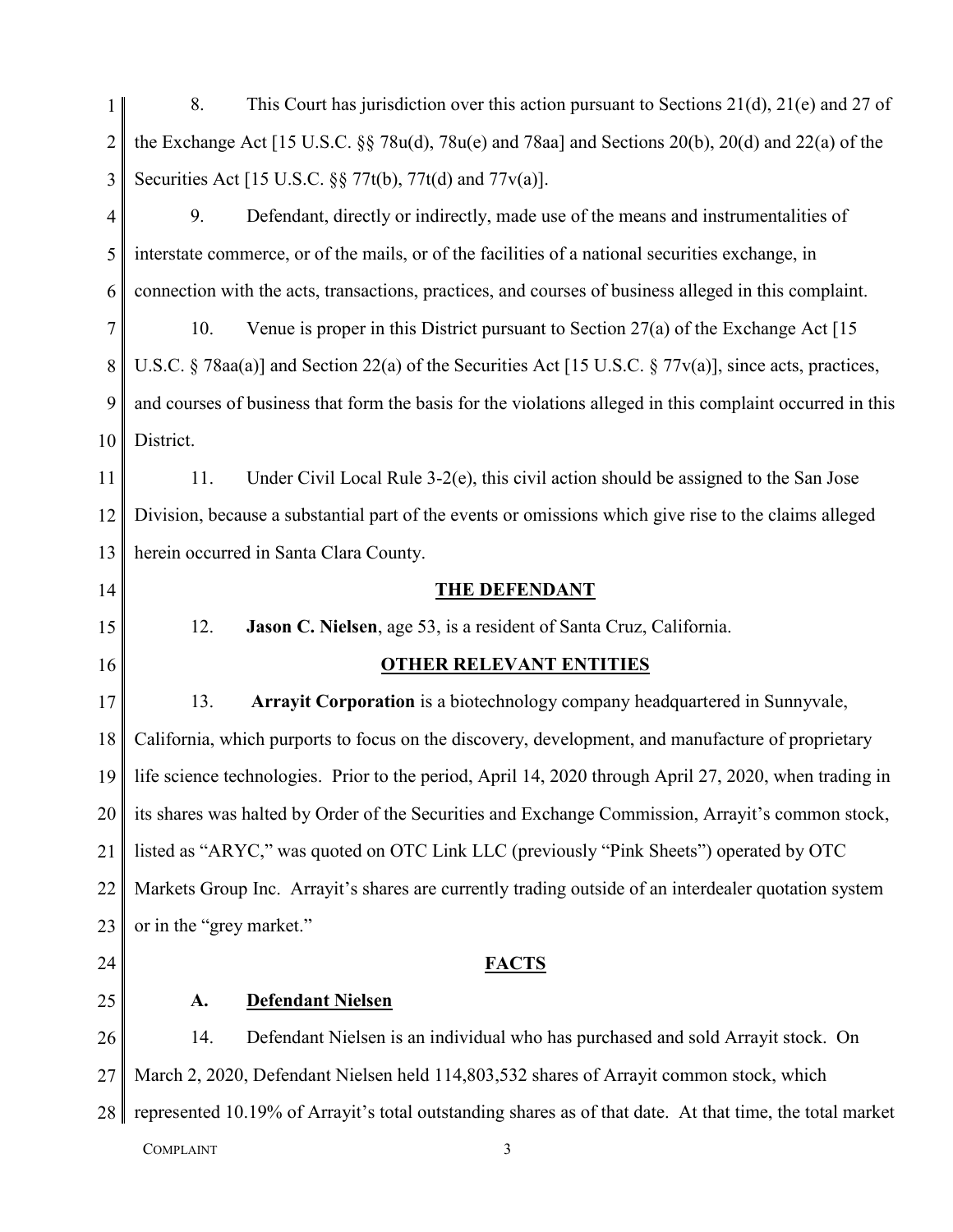1 2 value of Nielsen's holdings in Arrayit was \$1,998,051.26. According to his brokerage account's opening documents, no one other than Defendant Nielsen is authorized to trade in the account.

3 4 5 6 15. During all relevant times, Defendant Nielsen used the anonymous username, "PennyStock Alert," to post messages on the internet forum, Investors Hub. Investors Hub (also known as: Investors Hub.com, Inc.; Ihub; and investorshub.advfn.com) self-describes itself as an internet forum in which investors can gather and share market insights.

- 7
- **B. Defendant Nielsen's Promotional Touts Regarding Arrayit's Purported COVID-19 Test Were False and Misleading**
- 8

17

9 10 11 12 16. In March and April 2020, the news cycle in America was saturated with reports and commentary on the severity of the COVID-19 virus, the need for accurate and rapid COVID-19 tests, the need for increased COVID-19 testing, and the downturn in the stock market and global economy due to the COVID-19 pandemic.

13 14 15 16 17. During this time, Defendant Nielsen posted numerous messages on Investors Hub that promoted Arrayit stock claiming that Arrayit had a COVID-19 test; that Arrayit's COVID-19 test was pending Emergency Use Authorization from the FDA; and that Arrayit had received approval for its COVID-19 test. Examples of such posts include the following:

|    | Date       | <b>Time</b> | Post                                                     |
|----|------------|-------------|----------------------------------------------------------|
| 18 | 03/11/2020 | 8:55 AM     | Opportunity is now $\odot$                               |
|    |            |             | Added more yesterday $\odot$                             |
| 19 |            | 7:08 PM     | LabCorp does not have a Coronavirus test                 |
|    |            |             | Arrayit has a CoronaVirus test                           |
| 20 |            | 7:51 PM     | Just trying to keep the facts straight here. Arrayit has |
| 21 |            |             | a COVID 19 test  other labs are working                  |
|    |            |             | frenetically to create what ARYC already has             |
| 22 | 03/13/2020 | 12:53 PM    | They are there seven days a week. I have seen            |
|    |            |             | them on Saturdays and Sundays most weekends.             |
| 23 | 03/14/2020 | 1:00 PM     | ******* "Arrayit SARS-CoV-2 test is submitted and        |
|    |            |             | pending emergency approval" *******                      |
| 24 |            |             | Brutal for everyone who missed out on the .01's and      |
|    |            |             | $.02$ 's                                                 |
| 25 |            |             | Looks like I will be adding in the .03's and higher      |
|    |            |             | this week and I am fine with it $\odot$                  |
| 26 |            | 5:45 PM     | Thank goodness for undiscovered gems like ARYC.          |
|    |            |             | Global pandemic CoronaVirus will require more than       |
| 27 |            |             | 2 labs and that's why Arrayit's COVID 19 Test is         |
|    |            |             | being fast tracked for approval                          |
| 28 |            |             | See you bright and early on Monday, I've got a bid in    |
|    |            |             | at .03 just to make sure it gets filled                  |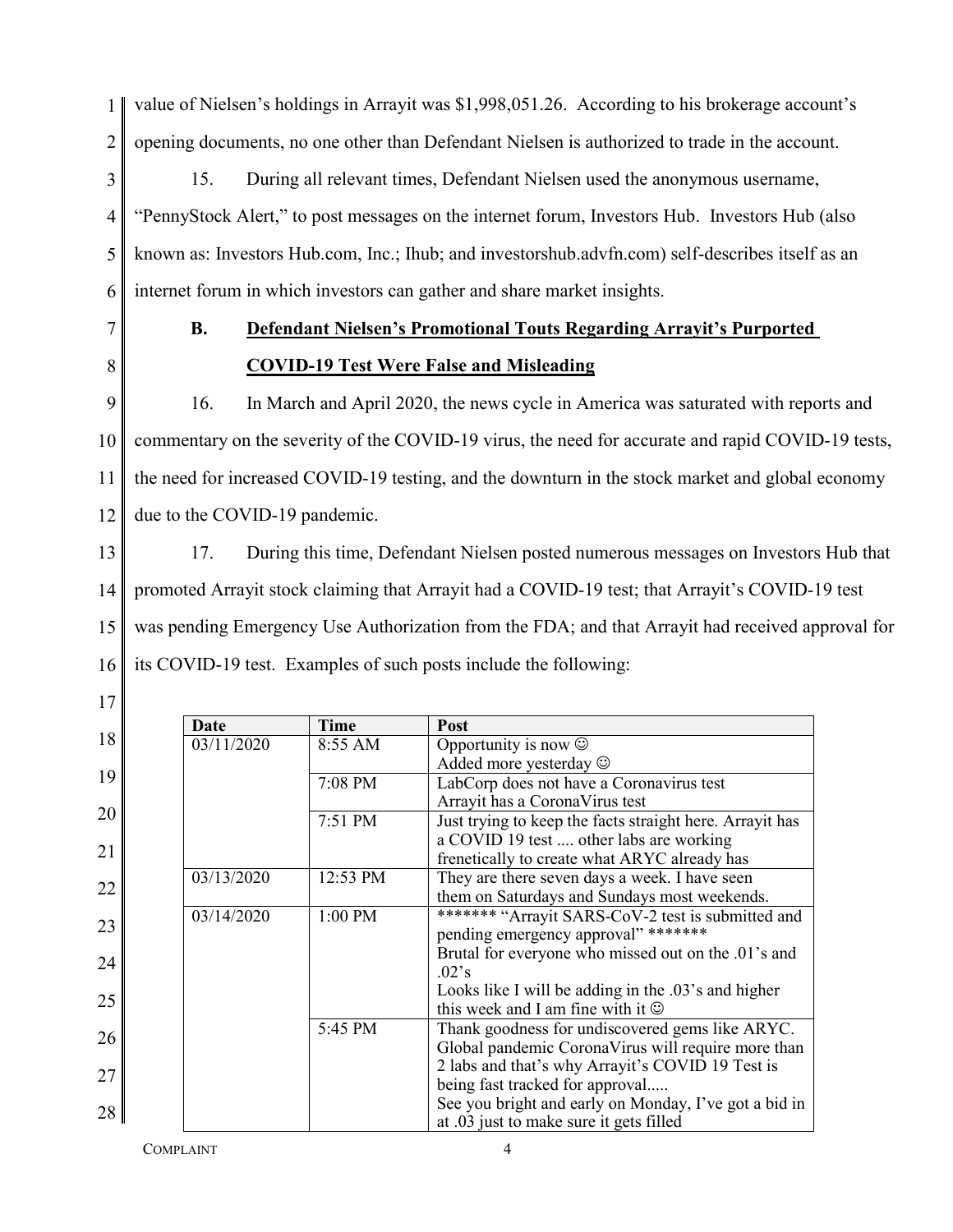|    | <b>Date</b>                                                                                           | <b>Time</b>          | Post                                                                                               |  |
|----|-------------------------------------------------------------------------------------------------------|----------------------|----------------------------------------------------------------------------------------------------|--|
| 1  | 03/15/2020                                                                                            | 10:24 AM             | Thank you. I have visited Arrayit on several                                                       |  |
| 2  |                                                                                                       |                      | occasions, received                                                                                |  |
|    |                                                                                                       |                      | confirmation of the Arrayit CoronaVirus test<br>submission via email, and would give ARYC a Fin of |  |
| 3  |                                                                                                       |                      | $10+$ without hesitation                                                                           |  |
|    | 03/16/2020                                                                                            | 8:28 AM              | The market is looking for another halt. Where should                                               |  |
| 4  |                                                                                                       |                      | investors go?                                                                                      |  |
|    |                                                                                                       |                      | How about a company that has developed a                                                           |  |
| 5  |                                                                                                       |                      | CoronaVirus Test??                                                                                 |  |
| 6  |                                                                                                       |                      | Arrayit!                                                                                           |  |
|    |                                                                                                       | 10:26 AM<br>10:30 AM | Looks thin to .05<br>I added 98,000 today.                                                         |  |
| 7  |                                                                                                       | 11:06 AM             | Apparently some sold their shares too early029's                                                   |  |
|    |                                                                                                       |                      | up!                                                                                                |  |
| 8  |                                                                                                       | 12:25 PM             | Added 98,000 shares today. I expect to hear an                                                     |  |
| 9  |                                                                                                       |                      | update after hours today or tomorrow.                                                              |  |
|    | 03/18/2020                                                                                            | $9:50$ AM            | After hours news that hasn't even hit the general                                                  |  |
| 10 |                                                                                                       |                      | market. Buy before it does $\odot$                                                                 |  |
|    |                                                                                                       |                      | http://www.arrayit.com/SARS-CoV-2COVID-                                                            |  |
| 11 |                                                                                                       |                      | 19TestInstructions.pdf                                                                             |  |
| 12 |                                                                                                       | 10:31 AM             | I'm on the phone with my Broker trying to transfer                                                 |  |
|    |                                                                                                       |                      | money into my account before tomorrow                                                              |  |
| 13 | 03/20/2020                                                                                            | 10:08 AM             | ARRAYIT [OTC: \$ARYC] CoronaVirus Test                                                             |  |
|    | 03/22/2020                                                                                            | 10:10 AM             | Approved!!                                                                                         |  |
| 14 |                                                                                                       |                      | ARRAYIT [OTC: \$ARYC] CoronaVirus Test<br>Approved!!                                               |  |
| 15 |                                                                                                       |                      |                                                                                                    |  |
|    |                                                                                                       |                      | http://www.arrayit.com/SARS-CoV-2COVID-                                                            |  |
| 16 |                                                                                                       |                      | 19TestInstructions.pdf                                                                             |  |
|    |                                                                                                       |                      |                                                                                                    |  |
| 17 |                                                                                                       |                      | Order the COVID-19 Test now!                                                                       |  |
| 18 |                                                                                                       |                      | covid-19@arrayit.com                                                                               |  |
|    | 03/23/2020                                                                                            | 12:02 AM             | <b>ARRAYIT CoronaVirus Test Approved</b>                                                           |  |
| 19 | 03/29/2020                                                                                            | 12:09 AM             | <b>ARRAYIT CoronaVirus Test Approved!!</b>                                                         |  |
|    |                                                                                                       |                      |                                                                                                    |  |
| 20 |                                                                                                       |                      | http://www.arrayit.com/SARS-CoV-2COVID-<br>19TestInstructions.pdf                                  |  |
|    | 04/05/2020                                                                                            | 2:47 PM              | Arrayit's CoronaVirus Test is FDA approved:                                                        |  |
| 21 |                                                                                                       |                      |                                                                                                    |  |
| 22 |                                                                                                       |                      | https://vimeo.com/400954846                                                                        |  |
|    | 04/09/2020                                                                                            | 10:18 AM             | Arrayit's CoronaVirus test is EUA approved for                                                     |  |
| 23 |                                                                                                       |                      | home use!                                                                                          |  |
|    |                                                                                                       |                      |                                                                                                    |  |
| 24 |                                                                                                       |                      | https://reviveaz.com/covid-19-testing                                                              |  |
| 25 | 18.                                                                                                   |                      | Defendant Nielsen made the statements regarding a purported Arrayit COVID-19 test                  |  |
|    |                                                                                                       |                      |                                                                                                    |  |
| 26 |                                                                                                       |                      | to generate interest in Arrayit stock. Defendant Nielsen's use of these posts was deceptive and    |  |
| 27 | misleading because, as he promoted Arrayit stock to the investing public, he knew, or was reckless in |                      |                                                                                                    |  |

28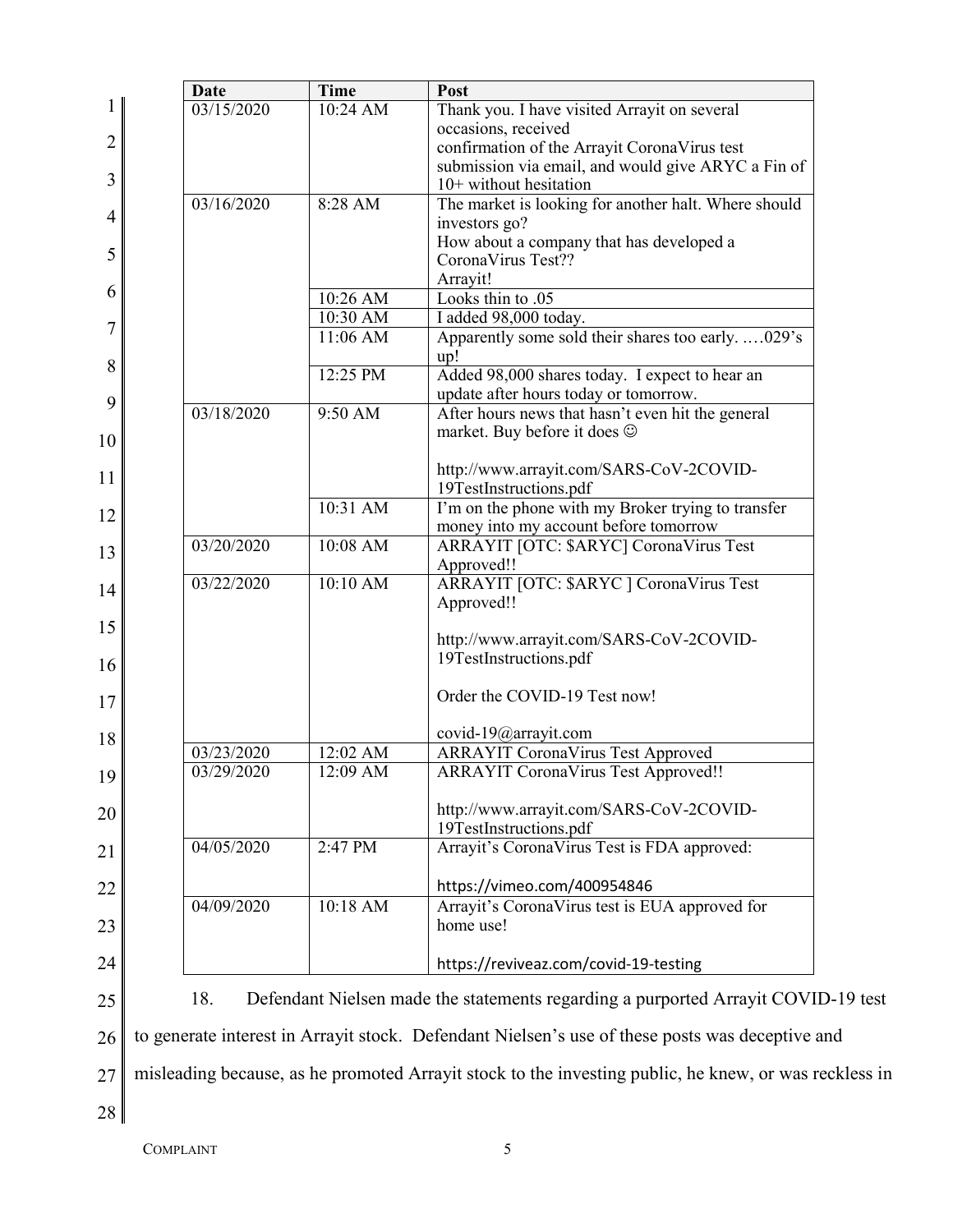1 2 not knowing, that he failed to disclose the extent of his financial stake in the security and the fact that he was actively selling off his shares.

3 4 19. As discussed in more detail below, Defendant Nielsen's trading records reveal that he was dumping his shares close in time to when he was posting messages touting Arrayit's stock.

5 6 7 8 9 10 11 12 20. Moreover, Defendant Nielsen's statements that Arrayit's COVID-19 test was pending Emergency Use Authorization and that the test was "approved" were false. Arrayit did not submit an application for Emergency Use Authorization to the FDA until on or about April 13, 2020. Accordingly, Defendant Nielsen's statements regarding Arrayit's pending application were false at the time they were made (before on or about April 13, 2020). In addition, as of the filing of this Complaint, Arrayit did not have a COVID-19 test that was approved by the FDA or any other entity. With respect to his statements about Arrayit having an "approved" COVID-19 test, Defendant Nielsen either knew, or was reckless in not knowing, that these statements were false and misleading.

- 13
- 14

21

22

23

24

25

26

27

28

## **C. Defendant Nielsen's Promotional Touts Regarding his Purchases of Arrayit Stock Were False and Misleading**

15 16 17 18 21. Defendant Nielsen also posted numerous messages on Investors Hub touting his purchases, or intent to purchase, Arrayit stock, in an effort to entice other investors to do the same. However, unbeknownst to the other investors, Defendant Nielsen quietly sold the stock when its share price increased.

19 20 22. For example, from on or about March 2, 2020, through on or about March 4, 2020, Defendant Nielsen's public statements on Investors Hub included the following:

| Date       | <b>Time</b>       | Post                                                                                                                      |
|------------|-------------------|---------------------------------------------------------------------------------------------------------------------------|
| 03/02/2020 | 2:32 PM           | My ARYC shares are locked up tight. Willing to wait                                                                       |
|            |                   | $\odot$ $\odot$ $\odot$ no problem $\odot$ $\odot$ $\odot$ .                                                              |
|            | $3:46 \text{ PM}$ | Keep hitting the ARYC ask $\circledcirc \circledcirc \circledcirc$ It's not                                               |
|            |                   | dropping $\circledcirc \circledcirc \circledcirc$ No one is selling $\circledcirc \circledcirc \circledcirc \circledcirc$ |
|            | 4:02 PM           | Another dark GREEN day! Glad I'm adding!                                                                                  |
| 03/03/2020 | $11:01$ AM        | Fake wall by someone who is still trying to buy                                                                           |
|            |                   | under .2 HIT IT!!!!!!                                                                                                     |
|            | 8:48 PM           | Happy to be adding. Picked up another 44k shares                                                                          |
|            |                   | today !!                                                                                                                  |
| 03/04/2020 | 12:39 PM          | I added yesterday and I am adding today.                                                                                  |
|            |                   | CEARYCform15                                                                                                              |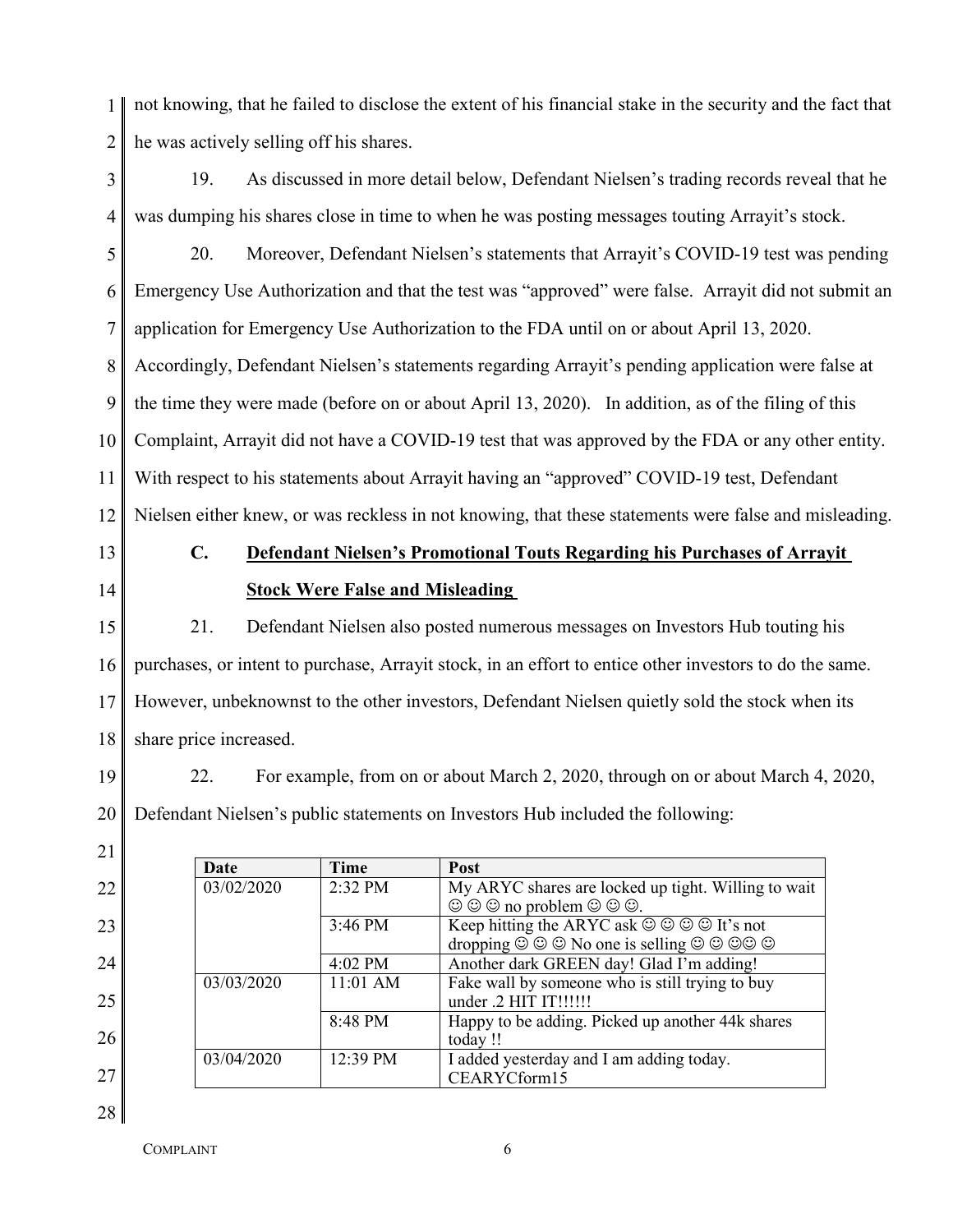1 2 3 4 5 6 23. Despite publically promoting the purchase of Arrayit stock, Defendant Nielsen's trading records during this time reveal that the net effect of his trading activity was that he was aggressively selling his shares of Arrayit stock. From on or about March 2, 2020 through on or about March 4, 2020, Defendant Nielsen executed only 2 purchase orders for 35,000 shares of Arrayit stock, but he executed 20 transactions selling 953,364 shares of Arrayit stock, at an average price of \$0.021.

7 8 9 10 24. Defendant Nielsen's statements are false and misleading because he knew, or was reckless in not knowing, that he failed to disclose material facts, including his substantial financial interest in the stock and the fact that he was planning to sell his shares of Arrayit at the same time that he was recommending buying it to others.

11 12 13 25. As another example, Defendant Nielsen used the same "pump and dump" strategy from on or about March 17, 2020 through on or about March 26, 2020. His public promotional messages during this time included the following:

|    | Date       | <b>Time</b> | <b>Post</b>                                     |
|----|------------|-------------|-------------------------------------------------|
| 15 | 03/17/2020 | 11:46 AM    | It's much easier to buy ARYC, sit and hold,     |
|    |            |             | watch share price move up, than to relentlessly |
| 16 |            |             | and without basis attack the company            |
|    |            |             | I'm buying                                      |
| 17 |            | 4:39 PM     | Where will my \$1,000 check be going? More      |
| 18 |            |             | ARYC shares !!                                  |
|    |            |             | President Donald Trump wants the government     |
| 19 |            |             | tο                                              |
|    |            |             | send checks to Americans in the next two weeks  |
| 20 |            |             | 1n                                              |
|    |            |             | an effort to curb the economic cost of the      |
| 21 |            |             | coronavirus outbreak, Treasury Secretary Steven |
|    |            |             | Mnuchin said Tuesday.                           |
| 22 |            |             | "The president has instructed me we have to do  |
|    |            |             | this                                            |
| 23 |            |             | now," he said at the White House briefing.      |
|    | 03/18/2020 | 11:48 AM    | .03's getting bought up                         |
| 24 |            |             | Great news still hasn't hit the general         |
|    |            |             | marketplace. Buying before it does.<br>☺        |
| 25 | 03/23/2020 | 9:53 AM     | I'm a buyer at this level                       |
|    |            |             |                                                 |
| 26 |            |             |                                                 |

26

27

14

26. Once again, despite claiming to other investors that he was eager to purchase Arrayit

28 stock, the net effect of his trading activity shows that he was aggressively selling his shares. From on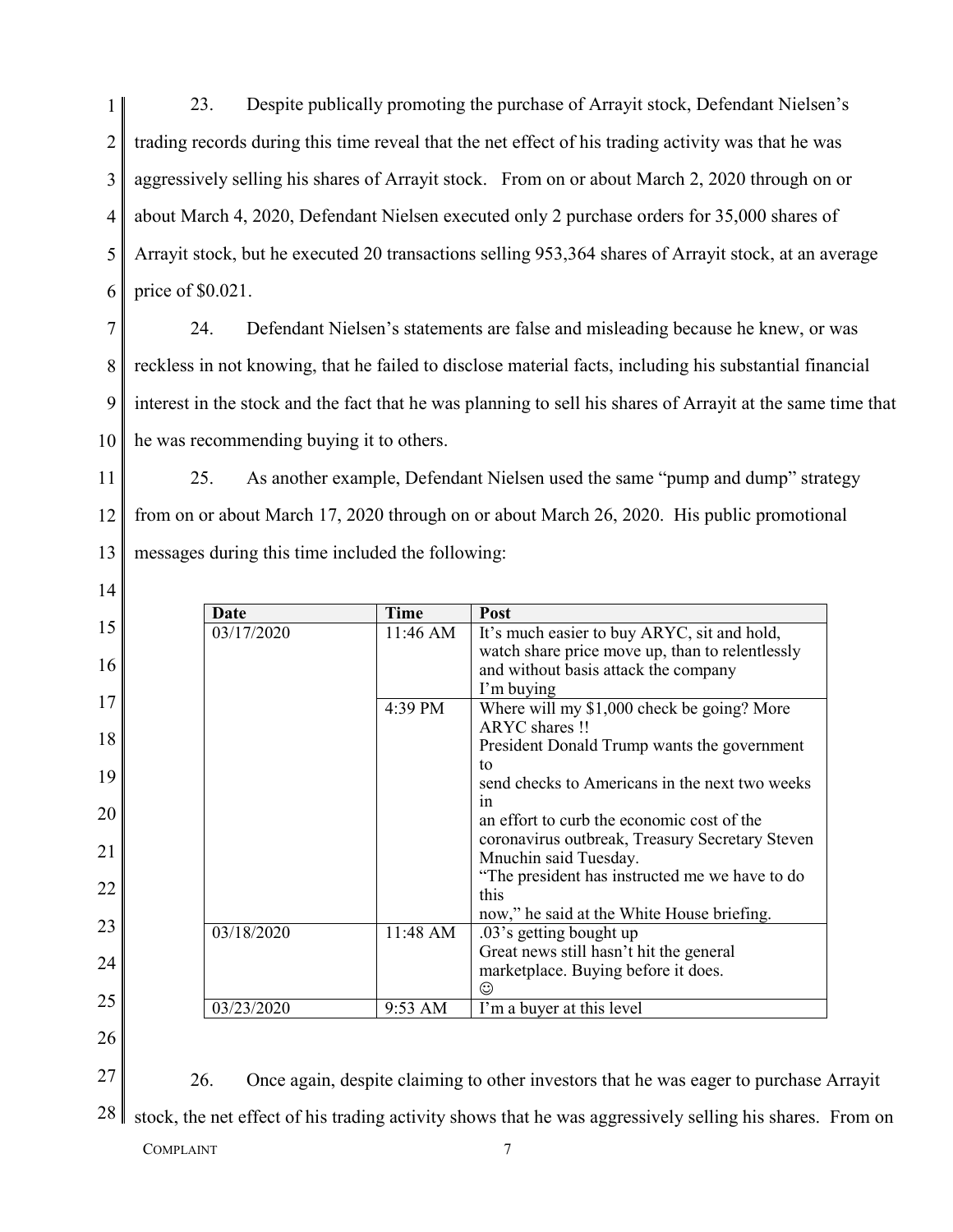1 2 3 or about March 17, 2020 through on or about March 26, 2020, Defendant Nielsen executed only 1 purchase order for 5000 shares of Arrayit stock, but he executed approximately 90 transactions selling 2,620,080 shares of Arrayit stock, at an average price of \$0.029.

4 5 6 7 27. Defendant Nielsen's statements are false and misleading because he knew, or was reckless in not knowing, that he failed to disclose material facts, including his substantial financial interest in the stock and the fact that he was planning to sell his shares of Arrayit at the same time that he was recommending buying it to others.

8 9 10 11 12 13 28. Overall, between on or about March 2, 2020 and on or about April 13, 2020, Defendant Nielsen posted several hundred false and misleading messages on Investors Hub claiming that he bought, or intended to buy, Arrayit stock when, in fact, the net effect of his trading activity was that he aggressively sold those securities. During this time period, Defendant Nielsen executed only 36 transactions purchasing 2,478,484 shares of Arrayit stock, but he executed 193 transactions selling 6,674,786 shares of Arrayit stock.

14

## **D. Defendant Nielsen Engaged in "Spoofing" to "Pump the Market"**

15 16 17 18 19 29. During his promotional campaign, Defendant Nielsen placed large orders for Arrayit stock, subsequently cancelled the orders before they were filled, and then posted messages on Investors Hub falsely attributing these large orders to someone else (often a fictitious investor). This practice, known as "spoofing," was intended to create the false impression of a high demand for the securities. For example:

20 21 22 23 24 30. On March 4, 2020, between 9:19 a.m. and 9:55 a.m., Defendant Nielsen placed—and subsequently cancelled—three orders to purchase a total of three million shares of Arrayit securities. At 10:08 a.m., he posted on Investors Hub: "Enter…the ARYC [Arrayit] Whales." At 10:09 a.m., he posted: "Who just bought 3 million shares of ARYC???!!!!?????!!!!!????." In fact, there was no purchase of three million shares of Arrayit securities on March 4, 2020.

25 26 27 28 31. On March 24, 2020, between 9:19 a.m. and 11:47 a.m., Defendant Nielsen placed and subsequently cancelled—3 bids for a total of 2.6 million shares. At 11:49 a.m., he posted on Investors Hub: "Two point five million share Bid!!" At 11:50 a.m., he further posted: "Iconic on the Bid with 2.5 million?????" (Iconic Holdings LLC is one of ARYC's creditors).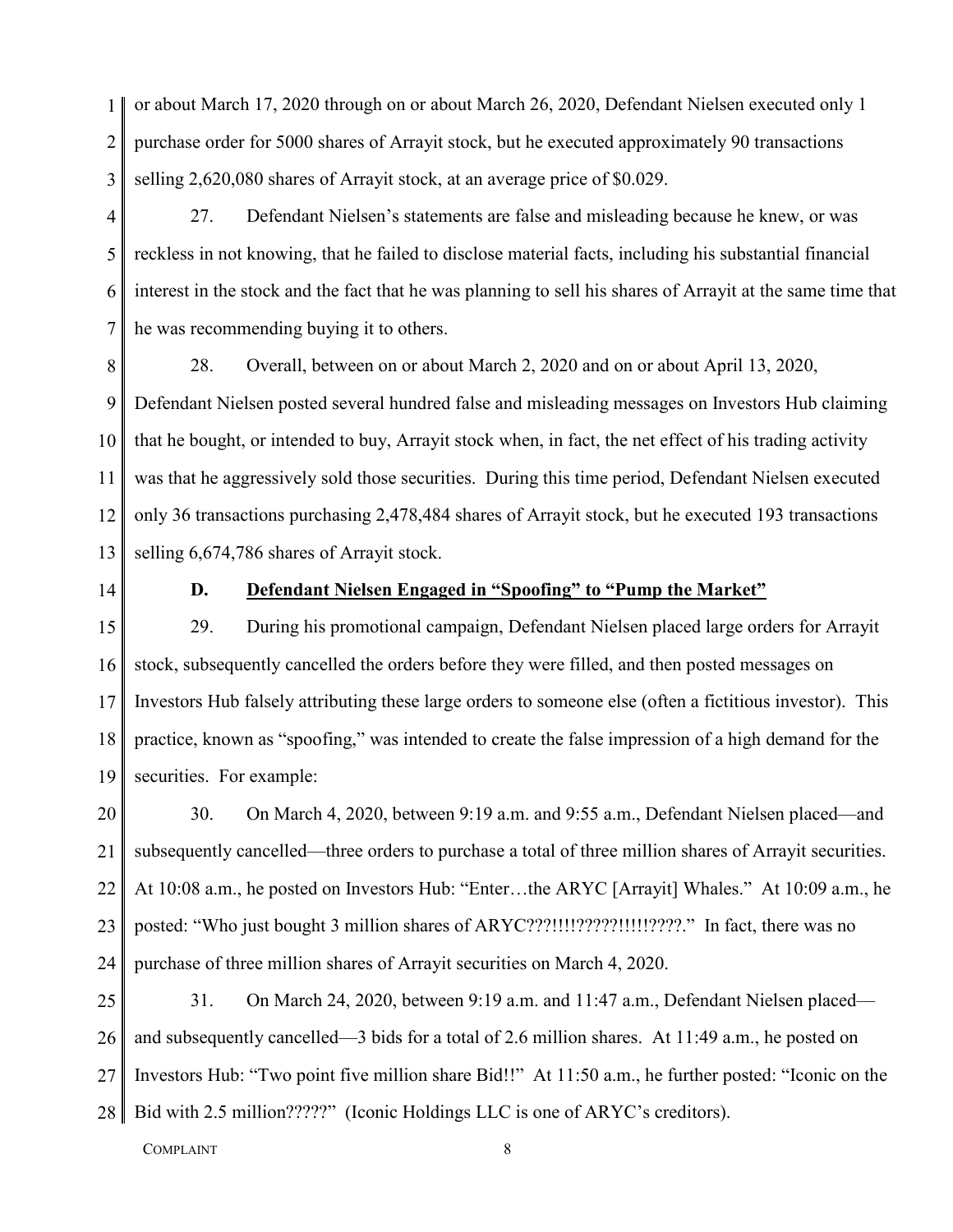1 2 3 32. On March 27, 2020, at 3:40 p.m., Defendant Nielsen placed—and subsequently cancelled—one order to purchase two million shares of Arrayit securities. At 3:41 p.m., he posted on Investors Hub: "Oh boy, lol…2 million share bid."

4 5 6 33. On April 7, 2020, at 11:32 a.m., Nielsen placed—and subsequently canceled—one order to purchase two million shares of Arrayit securities. At 12:16 p.m., he posted on Investors Hub: "Oh look!! A 2 million share Bid!!"

7 8 9 10 34. From on or about March 1, 2020 through on or about April 13, 2020, Defendant Nielsen placed—and subsequently canceled— 64 orders for a total of 56,950,400 shares of Arrayit securities. In numerous instances, Defendant Nielsen posted about a corresponding anonymous bidder or "whale" in the market who supposedly placed the buy orders at issue.

11 12 13 35. Defendant Nielsen's statements about these large bids and purchases of Arrayit stock by other investors were false and misleading because he, surreptitiously, was the one who placed the purchase orders and subsequently cancelled them.

14 15 16 17 36. These statements were also false and misleading because, when making posts encouraging other investors to purchase shares of Arrayit stock, Defendant Nielsen knew, or was reckless in not knowing, that he failed to disclose his substantial financial interest in the stock and that he was planning to sell his shares of Arrayit.

18

## **E. Defendant Nielsen Profited through his "Pump and Dump" Scheme**

19 20 21 37. Between on or about March 2, 2020 and on or about April 13, 2020, as a result of Defendant Nielsen's "pump and dump" strategy with Arrayit stock, he realized a profit of approximately \$137,000.

22 23 24 25 26 27 38. On April 13, 2020, the Commission temporarily suspended trading in Arrayit stock, for the period April 14, 2020 through April 27, 2020, due to "questions regarding the accuracy and adequacy of publicly-available information concerning Arrayit Corporation, including: (a) its financial condition and its operations, if any, in light of the absence of any public disclosure by the Company since 2015, and (b) information in the marketplace since at least March 2, 2020, claiming the Company developed an approved COVID-19 blood test."

28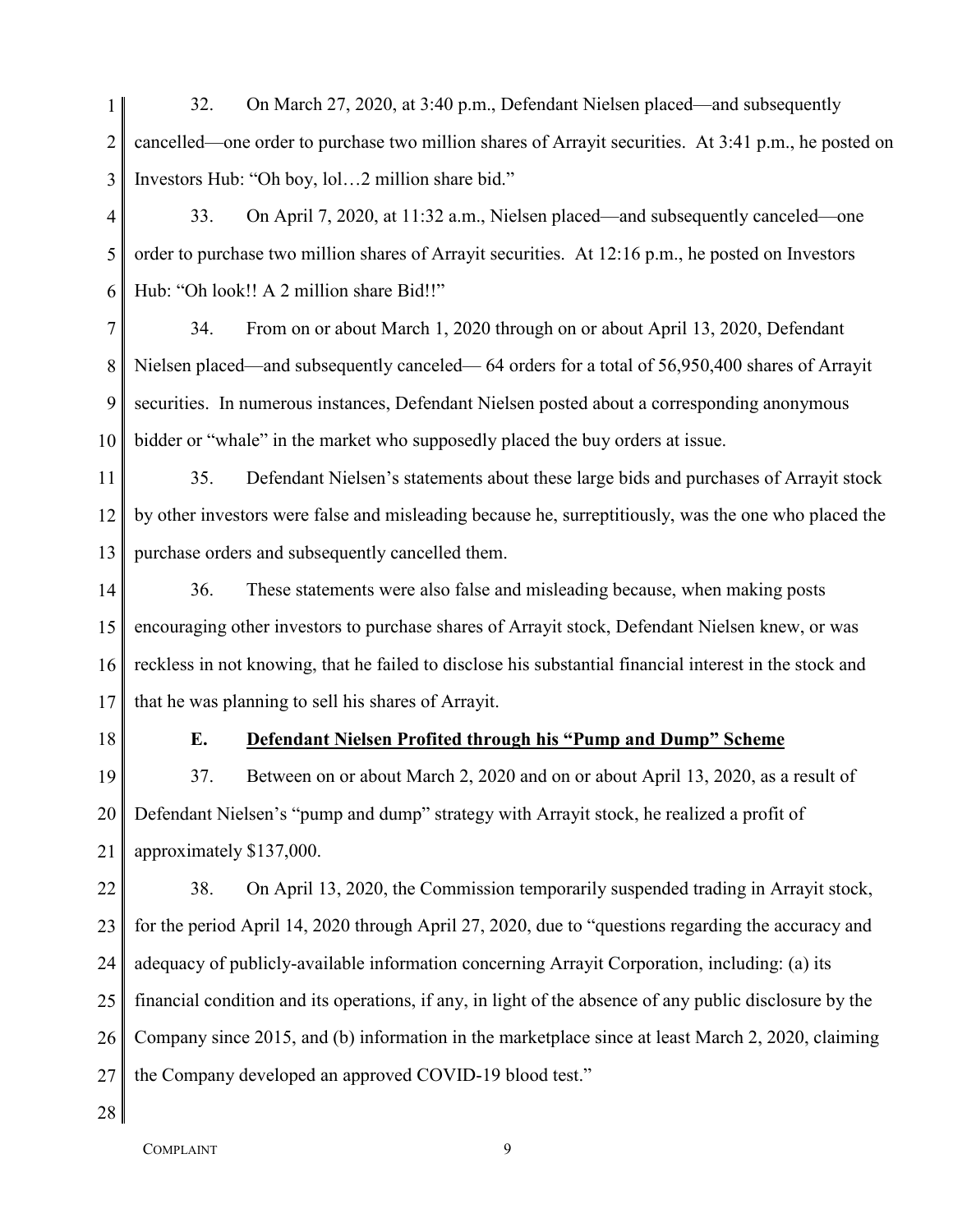| $\mathbf{1}$   |                                                                                                           | <b>FIRST CLAIM FOR RELIEF</b>                                                                             |  |  |  |
|----------------|-----------------------------------------------------------------------------------------------------------|-----------------------------------------------------------------------------------------------------------|--|--|--|
| 2              |                                                                                                           | (Violations of Section 10(b) of the Exchange Act and Rule 10b-5 Thereunder)                               |  |  |  |
| 3              | 39.                                                                                                       | Paragraph numbers 1 through 38 are re-alleged and incorporated herein by reference.                       |  |  |  |
| $\overline{4}$ | 40.                                                                                                       | Defendant Nielsen, by engaging in the conduct set forth above, directly or indirectly,                    |  |  |  |
| 5              |                                                                                                           | by use of means or instrumentalities of interstate commerce, or of the mails, or of a facility of a       |  |  |  |
| 6              |                                                                                                           | national security exchange, with scienter: (a) employed devices, schemes, or artifices to defraud; (b)    |  |  |  |
| 7              |                                                                                                           | made untrue statements of material fact or omitted to state material facts necessary in order to make     |  |  |  |
| 8              |                                                                                                           | the statements made, in light of the circumstances under which they were made, not misleading; and        |  |  |  |
| 9              |                                                                                                           | (c) engaged in acts, practices, or courses of business which operated or would operate as a fraud or      |  |  |  |
| 10             | deceit upon other persons, in connection with the purchase or sale of securities, in violation of         |                                                                                                           |  |  |  |
| 11             |                                                                                                           | Section 10(b) of the Exchange Act [15 U.S.C. § 78j(b)] and Rule 10b-5 thereunder [17 C.F.R. §             |  |  |  |
| 12             |                                                                                                           | 240.10b-5], and unless restrained and enjoined will continue to violate these provisions.                 |  |  |  |
| 13             |                                                                                                           | <b>SECOND CLAIM FOR RELIEF</b>                                                                            |  |  |  |
| 14             |                                                                                                           | (Violations of Section $9(a)(2)$ of the Exchange Act)                                                     |  |  |  |
| 15             | 41.                                                                                                       | Paragraph numbers 1 through 38 are re-alleged and incorporated herein by reference.                       |  |  |  |
| 16             | 42.                                                                                                       | Defendant Nielsen, by engaging in the conduct set forth above, directly or indirectly,                    |  |  |  |
| 17             |                                                                                                           | by the use of means or instrumentalities of interstate commerce, or of the mails, or of the facilities of |  |  |  |
| 18             | a national securities exchange, effected a series of transactions in Arrayit stock that created actual or |                                                                                                           |  |  |  |
| 19             | apparent active trading in the stock, and raised the price of the stock, for the purpose of inducing the  |                                                                                                           |  |  |  |
| 20             | purchase or sale of such security by others, in violation of Section $9(a)(2)$ of the Exchange Act [15]   |                                                                                                           |  |  |  |
| 21             | U.S.C. $\S$ 78(i)(a)(2)], and unless restrained and enjoined will continue to violate this provision.     |                                                                                                           |  |  |  |
| 22             | <b>THIRD CLAIM FOR RELIEF</b>                                                                             |                                                                                                           |  |  |  |
| 23             |                                                                                                           | (Violations of Section 17(a) of the Securities Act)                                                       |  |  |  |
| 24             | 43.                                                                                                       | Paragraph numbers 1 through 38 are re-alleged and incorporated herein by reference.                       |  |  |  |
| 25             | 44.                                                                                                       | Defendant Nielsen, by engaging in the conduct set forth above, directly or indirectly,                    |  |  |  |
| 26             |                                                                                                           | by use of means or instruments of transportation or communication in interstate commerce, or of the       |  |  |  |
| 27             |                                                                                                           | mails: (a) with scienter, employed devices, schemes, or artifices to defraud; (b) made untrue             |  |  |  |
| 28             |                                                                                                           | statements of material fact or omitted to state material facts necessary in order to make the statements  |  |  |  |
|                | <b>COMPLAINT</b>                                                                                          | 10                                                                                                        |  |  |  |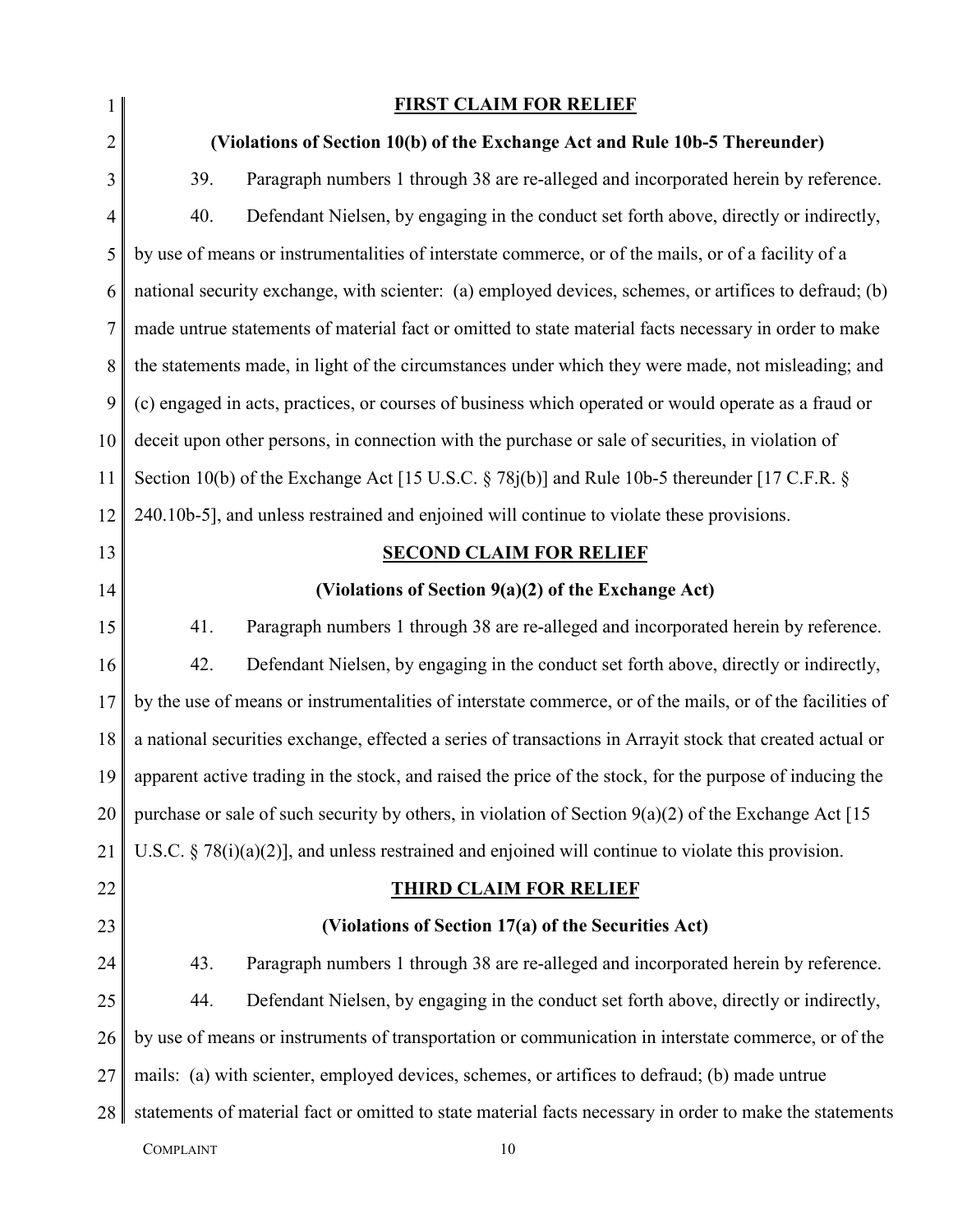| 1              | made, in light of the circumstances under which they were made, not misleading; and (c) engaged in           |
|----------------|--------------------------------------------------------------------------------------------------------------|
| $\overline{2}$ | transactions, practices, or courses of business which operated or would operate as a fraud or deceit         |
| 3              | upon other purchasers, in the offer or sale of securities, in violation of Section $17(a)$ of the Securities |
| 4              | Act [15 U.S.C. $\S 77(q)(a)$ ], and unless restrained and enjoined will continue to violate these            |
| 5              | provisions.                                                                                                  |
| 6              | <b>PRAYER FOR RELIEF</b>                                                                                     |
|                | WHEREFORE, the Commission respectfully requests that the Court:                                              |
| 8              | I.                                                                                                           |
| 9              | Enjoin Defendant Nielsen from directly or indirectly violating Sections $9(a)(2)$ and $10(b)$ of             |
| 10             | the Exchange Act [15 U.S.C. §§ 76i(a)(2), 78j(b)], Exchange Act Rule 10b-5 [17 C.F.R. § 240.10b-             |
| 11             | 5], and Section 17(a) of the Securities Act [15 U.S.C. $\S 77(q)(a)$ ].                                      |
| 12             | II.                                                                                                          |
| 13             | Enter an Order requiring Defendant Nielsen to disgorge ill-gotten gains according to proof,                  |
| 14             | plus prejudgment interest thereon.                                                                           |
| 15             | III.                                                                                                         |
| 16             | Enter an Order requiring Defendant Nielsen to pay civil money penalties pursuant to Section                  |
| 17             | 21(d) of the Exchange Act [15 U.S.C. $\S$ 78u(d)] and Section 20(d) of the Securities Act [15 U.S.C. $\S$    |
| 18             | $77t(d)$ ].                                                                                                  |
| 19             | IV.                                                                                                          |
| 20             | Enter an Order barring Defendant Nielsen from participating in any offering of a penny stock                 |
| 21             | pursuant to Section 21(d) of the Exchange Act [15 U.S.C. § 78 $u(d)$ ] and Section 20(g) of the              |
| 22             | Securities Act [15 U.S.C. § 77t(g)].                                                                         |
| 23             | V.                                                                                                           |
| 24             | Retain jurisdiction of this action in accordance with the principles of equity and the Federal               |
| 25             | Rules of Civil Procedure in order to implement and carry out the terms of all orders and decrees that        |
| 26             | may be entered, or to entertain any suitable application or motion for additional relief within the          |
| 27             | jurisdiction of this Court.                                                                                  |
| 28             |                                                                                                              |